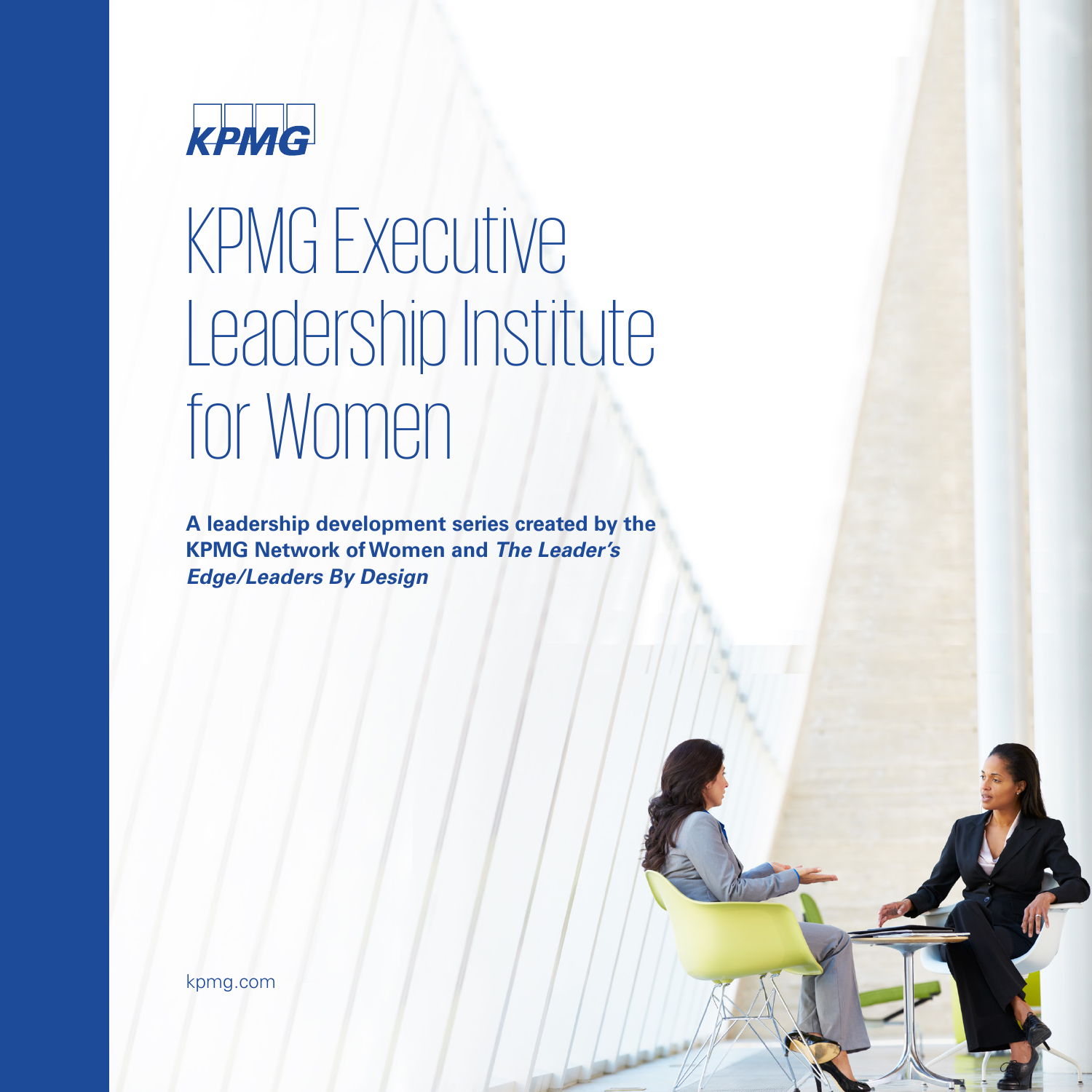# KPMG Executive Leadership Institute for Women

The need for effective leadership has never been more important than it is right now. The KPMG Executive Leadership Institute for Women (KELIW) is designed to equip participants with a deep understanding of the principles and practical skills that will allow them to achieve leadership excellence in today's workplace.

- **Created by KNOW in collaboration with The Leader's** Edge/Leaders By Design
- A locally based program for highly talented executive women who currently hold significant leadership positions
- **•** Practical instruction in leadership development that delivers immediate impact and workplace application
- A certificate-based curriculum developed and taught by experienced executives, who are also trained psychologists, researchers, and PhDs most with more than 30 years of experience in executive coaching, leadership development, and career counseling
- A program of four half-day leadership sessions conducted over the course of a year, reinforced with monthly virtual meetings that provide personalized instruction and support from trained facilitators
- **An opportunity for networking with a diverse group** of senior women executives who represent a cadre of prestigious global companies
- **•** Distinct design that provides continuity, instruction, and networking for practical application to individual work environments
- **•** The opportunity to enhance individual awareness and development through the use of reliable and valid assessment tools
- A limited enrollment that helps ensure effective and individualized attention
- **•** Timely, convenient, and cost effective
- **Continuing professional education credits provided**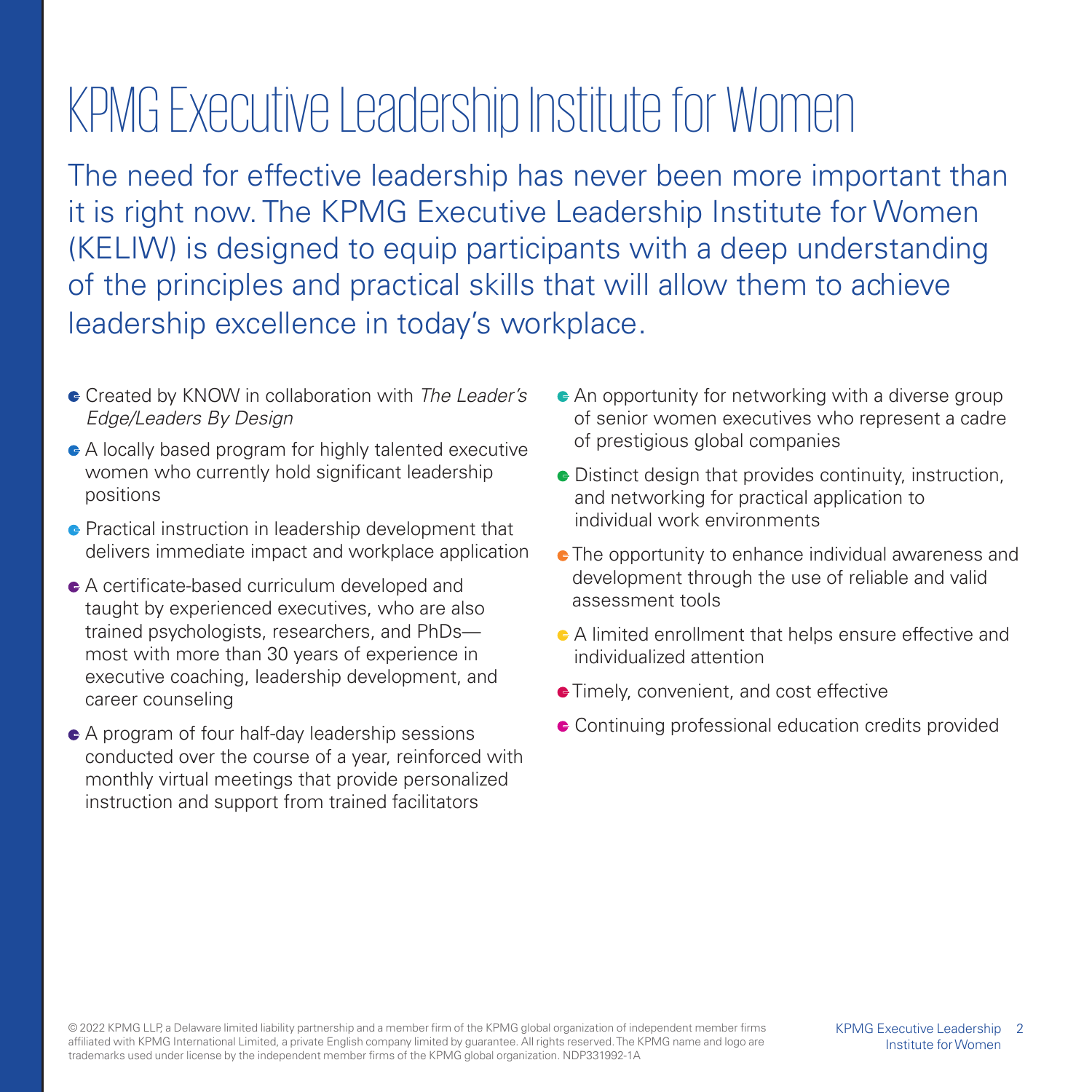# **Continuous Learning**

KELIW comprises four half-day classroom sessions held on a quarterly basis over a year. These sessions will be hosted at the KPMG Tysons Corner Office, or a an alternative location close by.

Attendees will participate in a combination of mini-lectures and interactive discussions around case studies and real-life leadership challenges. Lunch will be provided at the conclusion of each session to allow participants the opportunity to network.

Monthly facilitated discussions will be held virtually or in person with smaller cohort groups.

Cohorts will discuss the application of the learnings to their own individual situations, receive guidance on and reinforcement of the principles learned from previous sessions, and discuss reading assignments. The year's program culminates in a final cohort session and graduation ceremony.

Candidates for KELIW are women with significant years of leadership experience. The requirements for joining as a participant include being sponsored by your company and being a high-performing, high-potential woman at the director level or above. All participants will be matched to an appropriate group of peers for the cohort groups.



The Executive Leadership Institute for Women was an excellent, enriching professional development opportunity that I highly recommend to women executives who want to manage their careers with better intention and purpose. The curated content and accompanying personal assessments sharpen leadership skills, widen perspectives on women in the workplace and bring greater self-realization and awareness, bolstered by the strong support and real-life applications of the cohort sessions. The incredibly talented team at The Leader's Edge/Leaders By Design was exceptional, as were the diverse women executives who participated, many of whom are now not only part of my core career network, but also friends. We learned to maximize workplace interactions and impact, advocate, mentor, thrive and enhance our resilience for challenging times. My year in this program was nothing short of transformational.<sup>1</sup>

**– Vonda T. Hampton, Director, Global Marketing and Communications, APCO Worldwide**

© 2022 KPMG LLP, a Delaware limited liability partnership and a member firm of the KPMG global organization of independent member firms 3 affiliated with KPMG International Limited, a private English company limited by guarantee. All rights reserved. The KPMG name and logo are trademarks used under license by the independent member firms of the KPMG global organization. NDP331992-1A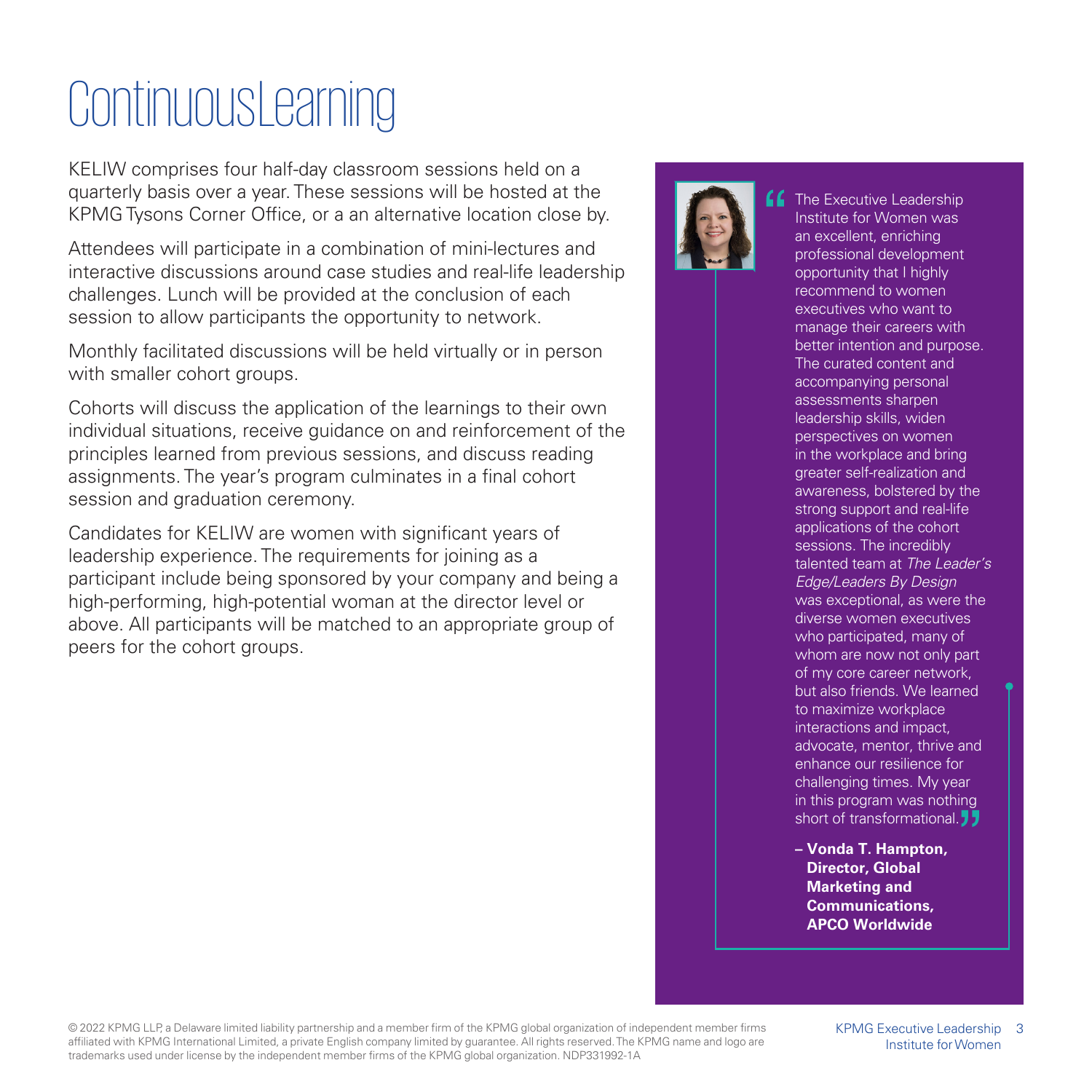### **Curriculum**

### **Session I: Thursday, October 6th 8:00 a.m.–2:00 p.m. Building Self-Awareness & Understanding Your Leadership Style**

This session deals with the interpersonal aspects of leadership and addresses how to effectively engage with others in the workplace. Participants will use an online assessment instrument to determine their predominant leadership style and gain insight into the four unique dispositions of leadership. Participants will further explore: how to apply or "flex" each of the dispositions to appropriate workplace situations; how to interact successfully with others; and learn the benefits of appreciating, understanding, and integrating the different leadership styles.

The session will also discuss how strategic networking remains an important leadership tool despite the remote and hybrid environments of today. In addition, participants are provided with the opportunity to examine the role of networking in achieving their professional and organizational goals. A discussion on how confidence effects relationships in the workplace will also be included.

At the conclusion of this session, a participant should be able to:

- Understand her predominant leadership style and how it interfaces with others
- Adapt her leadership style to the situation, environment, or individual(s) she is working with and leading
- Assess her network and utilize new skills/strategies to improve her network and build key stakeholder relationships for all work environments (in-person, hybrid, and remote).



Having the opportunity to hear from and connect with other senior female leaders regarding their careers and journeys was extremely impactful. I found hearing the stories of others helped me balance my own story—you know the story we all tell ourselves such as "am I good enough" or "I didn't get that job because…. " The openness and transparency brought through expert cohort facilitation was refreshing and useful. I would also say that the program assignments provided a pull-through and created a good platform for the cohort discussions and the take-aways. **J** 

**– Kellie Bickenbach, Senior Vice President, Enterprise Operational Risk, Fannie Mae**

© 2022 KPMG LLP, a Delaware limited liability partnership and a member firm of the KPMG global organization of independent member firms 4 affiliated with KPMG International Limited, a private English company limited by guarantee. All rights reserved. The KPMG name and logo are trademarks used under license by the independent member firms of the KPMG global organization. NDP331992-1A

KPMG Executive Leadership Institute for Women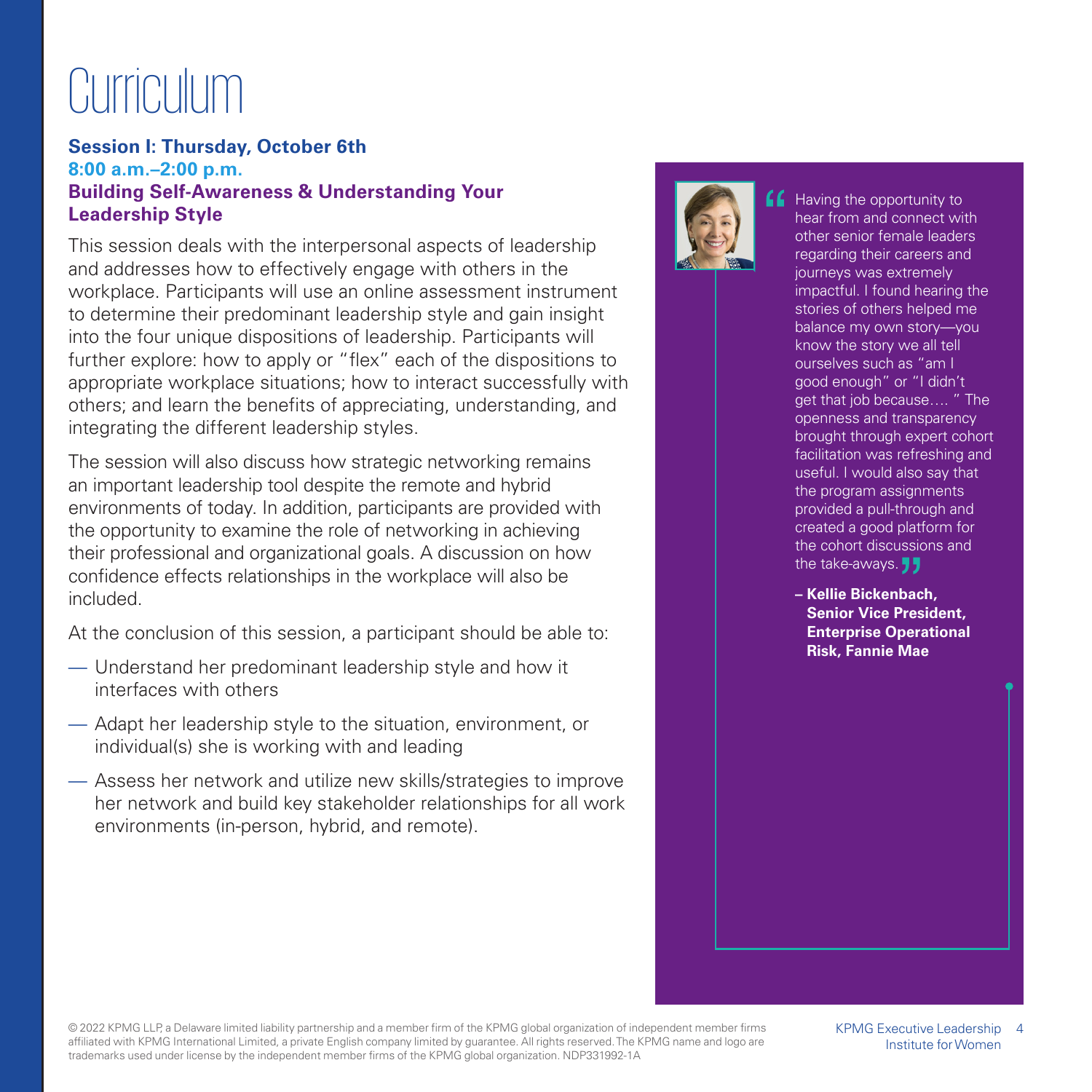### Curriculum (continued)

### **Session II: Thursday, December 8th 8:00 a.m.–1:00 p.m. Leading Change and Leveraging Your Influence**

This session focuses on organizational dynamics and influencing tactics, including how and when to use them to motivate, enact change, or move an initiative forward. When we think about leading change, we must consider the many changes occurring in the workplace that can affect the decision-making process. Participants will analyze their ability to influence others to achieve organizational goals and further learn how to align their influencing style and tactics with both their stakeholders and the current conditions impacting their organization.

This interactive session will include a case study that provides participants with the opportunity to practice matching their influencing tactics with the business interests of key stakeholders.

At the conclusion of the session, a participant should be able to:

- Identify her influencing style
- Understand a variety of influencing tactics and how and when to use them
- Determine how to best reinforce or modify stakeholder relationships to build a coalition to support their actions
- Identify techniques for maintaining stakeholder relationships given a hybrid work environment.



**I** I would recommend this program because it examines topics that many professionals deal with today. Learning how important it is to network, recognizing your skills, strengths, and what you bring to the table. and how to navigate through difficult work relationships. I have already begun applying many of the takeaways from the program that include building my self-brand and mentoring other women in the company to help their development. Overall, it is it a great program that allowed me to professionally self-reflect on skills I need to improve, gain, or strengthen. **J** 

> **– Carina Johnson, Senior Vice President of Servicing, Walker & Dunlop**

© 2022 KPMG LLP, a Delaware limited liability partnership and a member firm of the KPMG global organization of independent member firms 5 affiliated with KPMG International Limited, a private English company limited by guarantee. All rights reserved. The KPMG name and logo are trademarks used under license by the independent member firms of the KPMG global organization. NDP331992-1A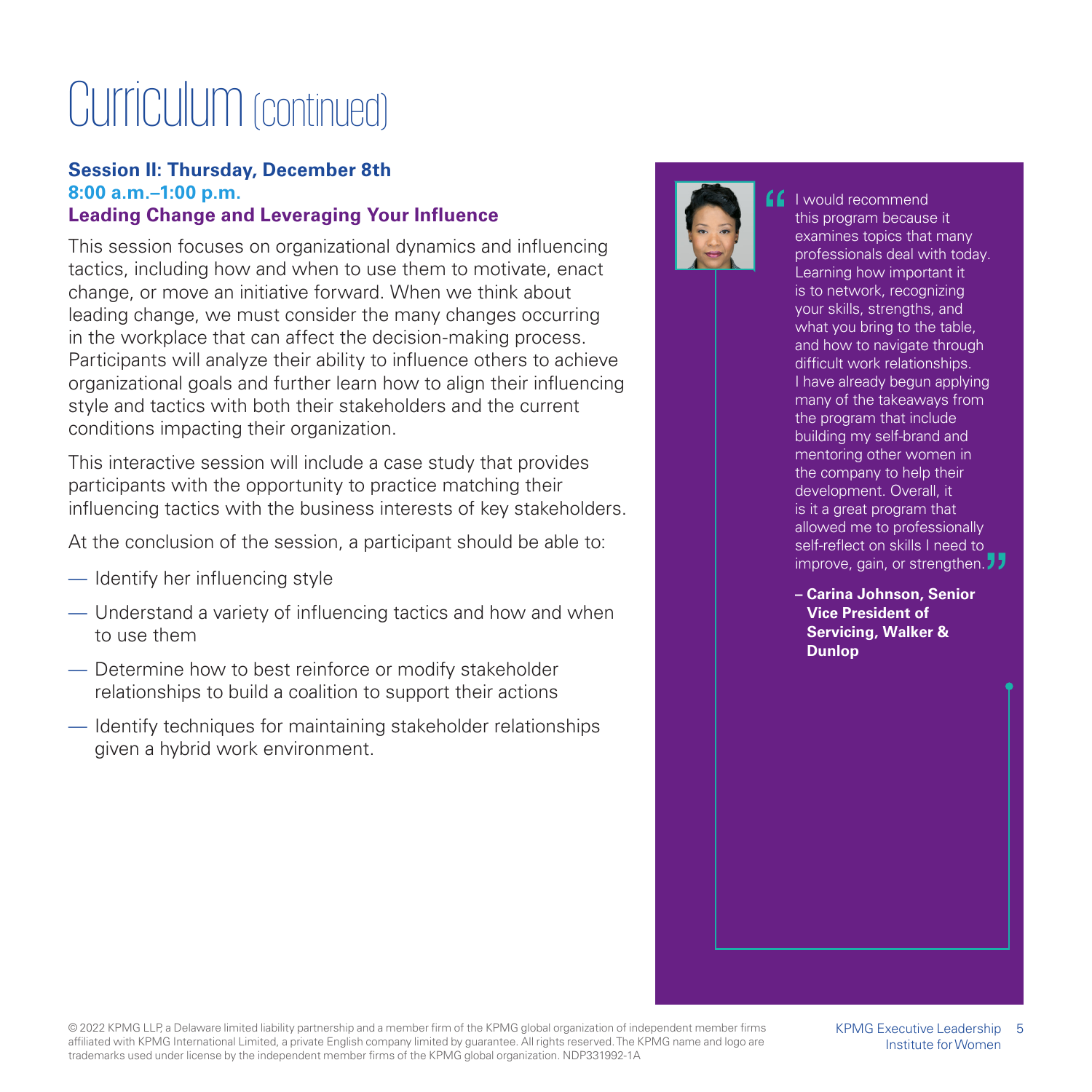### Curriculum (continued)

### **Session III: Thursday, March 9th 8:00 a.m.–1:00 p.m. Being Resilient: A Key to Leadership Success**

With professional burnout running rampant in the workplace, it is more important than ever for leaders to build and expand their resiliency reservoirs. This session will provide participants with an opportunity to reflect on and assess their personal level of resiliency in several areas. They will also identify steps to become more proactive in building and maintaining their resiliency in the workplace in order to manage times of rapid and disruptive change or periods of increased stress. Strategies and tips for building team resiliency will also be explored.

At the conclusion of this session, participants should be able to:

- Identify their own state of resiliency, current areas of strength, and areas to develop
- Understand the relationship between resiliency and leadership performance
- Develop an action plan to build energy reserves and exercise their own resiliency muscles
- Implement strategies for preventing burnout in team members as they face new challenges.



Being a part of the 2020 Class of the KPMG Executive Leadership Institute for Women provided me with insights and resources to increase resiliency during a year when it was never needed more. Beyond learning more about myself as a leader, I had the privilege to meet monthly with an amazing group of women in senior executive positions. We shared ideas, coping mechanisms, and recognized and encouraged the strengths—and opportunities—we saw in one another. I believe we are all better positioned for professional success now and in future chapters. I thoroughly enjoyed the program and highly recommend it 77

**– Michele Jerome, Senior Vice President, Enterprise Operations, MCI USA**

© 2022 KPMG LLP, a Delaware limited liability partnership and a member firm of the KPMG global organization of independent member firms 6 affiliated with KPMG International Limited, a private English company limited by guarantee. All rights reserved. The KPMG name and logo are trademarks used under license by the independent member firms of the KPMG global organization. NDP331992-1A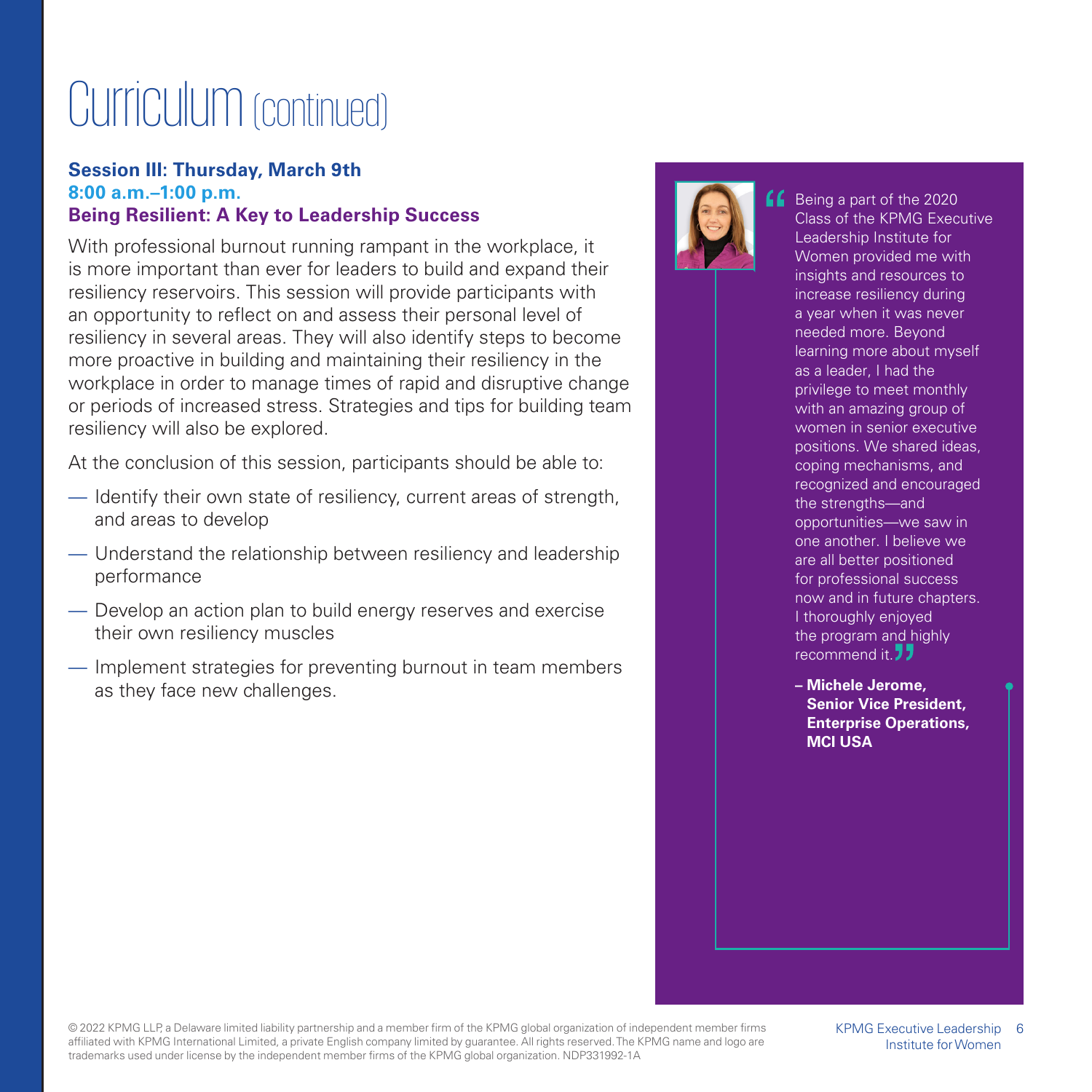### Curriculum (continued)

### **Session IV: Thursday, June 8th 8:00 a.m.–1:00 p.m. Accelerating Success: Strategies for Career Growth**

Participants will be led through an interactive session focused on taking greater control over their careers and will be provided with helpful tools and guides. During the session, each participant will explore her own skills, strengths, accomplishments, and career interests. A gap analysis will determine which experiences, skills, or resources each participant needs to acquire to achieve her career goals and potential. Additionally, participants will explore their "brand" and learn the importance of defining it.

The session will conclude with a discussion on how to move forward in their career development journey, whether it will be towards finding sponsors, communicating their strengths, strengthening their network, or other professional endeavors.

At the conclusion of this program, each participant should be able to:

- Understand her predominant strengths and skills and how they impact performance
- Assess her personal "brand" and develop a strategy to gain visibility and support for her goals, including specific considerations for remote and hybrid environments
- Determine the skills, experiences, and resources needed to grow her career.

#### **Graduation Celebration: Week of June 12, 2023** Location to be determined.



 $\blacksquare$  The Executive Leadership Institute for Women has taught me invaluable skills which have made a significant impact on my career. The program gave me important personal insights into my own professional development and introduced me to talented and influential leaders in the Philadelphia region. These relationships, across industries, have taught me so much about leveraging influence and navigating the politics of management and success. I've recommended the program to several members of my team and supported them as they advanced through the curriculum. I'm very proud to be part of a network of women that have been enriched by this program's principles.

> **– Nicole Gold VP, Operations Independence Blue Cross**

© 2022 KPMG LLP, a Delaware limited liability partnership and a member firm of the KPMG global organization of independent member firms affiliated with KPMG International Limited, a private English company limited by guarantee. All rights reserved. The KPMG name and logo are trademarks used under license by the independent member firms of the KPMG global organization. NDP331992-1A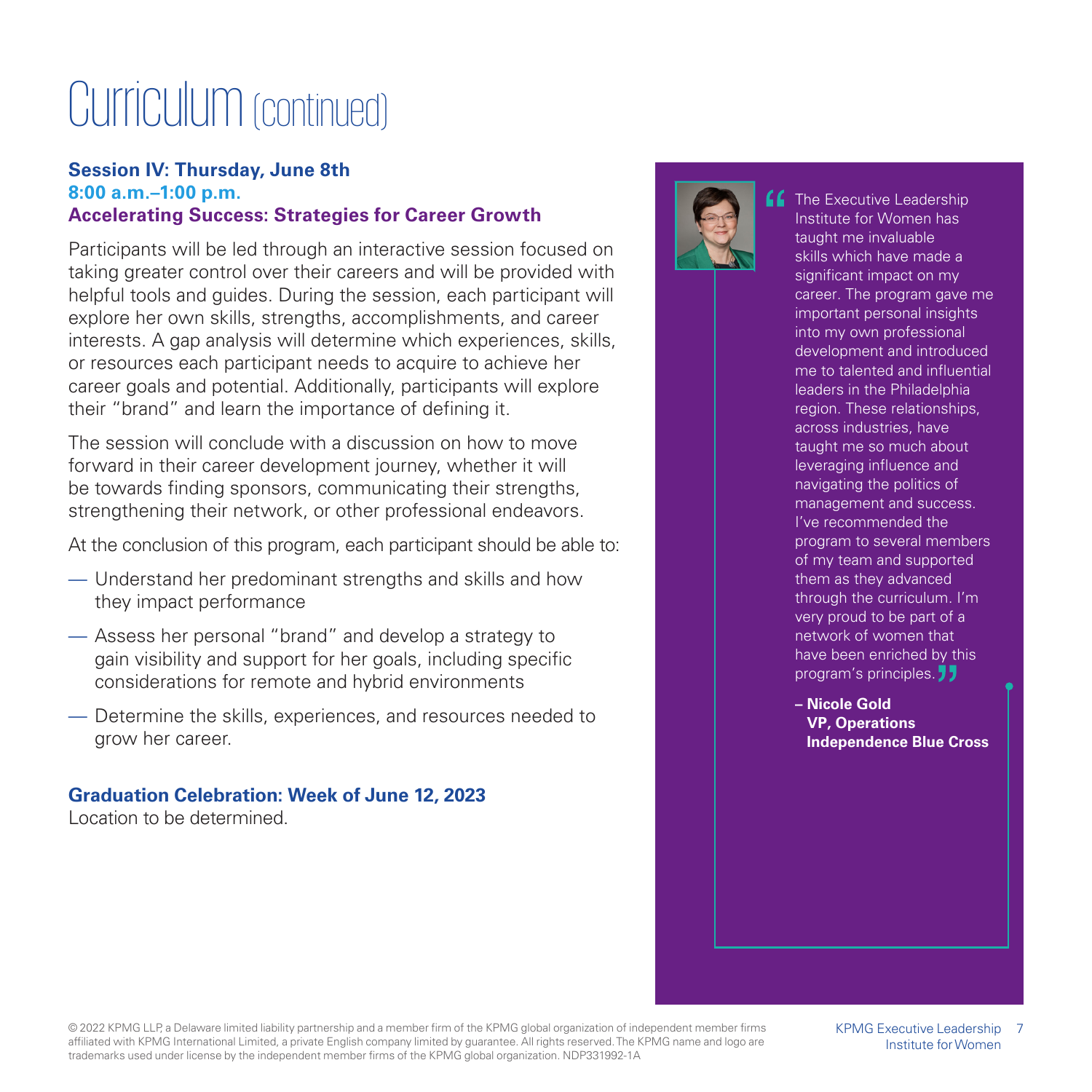# About KNOW

The KPMG Network of Women (KNOW) was originally established in 2003 in three cities and has grown to 64 chapters. KNOW plays a major role in supporting the advancement of women at KPMG.

The objectives of KNOW are to foster an inclusive environment where women can thrive; increase networking opportunities for women; connect KPMG women to women in the marketplace, positioning them for market development opportunities; develop mentoring relationships; further the development and advancement of women; and provide a forum for women to share experiences and support each other in personal and professional pursuits. KPMG is a recipient of the prestigious Catalyst Award, an honor given to only a select few organizations in recognition of their programs to support and advance women in business.

### About *The Leader's Edge/Leaders By Design*

The Leader's Edge/Leaders By Design is a leadership development and executive coaching firm dedicated to the growth and advancement of executive and high-potential men and women. Through tailored programs, leaders refine their communication styles, strategic thinking, networking skills, impact and presence, and political awareness in order to capitalize on potential opportunities and achieve high-impact results for their organizations.

KPMG is committed to leadership excellence. In forming KELIW, we have teamed with The Leader's Edge/Leaders By Design to create a sophisticated curriculum and successful program.



**f** The ELIW program was incredibly impactful to me both personally and professionally. Having the opportunity to connect and collaborate with so many incredible women who all had similar leadership challenges was eye opening. The topics we covered spanned from building personal resiliency and self-awareness to leading change; and the conversations we had during the sessions were not only impactful, but also helped me to consider other perspectives and approaches. walked away from the program with a renewed confidence and wonderful relationships with diverse women in leadership roles. **JJ** 

> **– Kate McKinnon Head of Human Resources, Playfly Sports**

© 2022 KPMG LLP, a Delaware limited liability partnership and a member firm of the KPMG global organization of independent member firms affiliated with KPMG International Limited, a private English company limited by guarantee. All rights reserved. The KPMG name and logo are trademarks used under license by the independent member firms of the KPMG global organization. NDP331992-1A